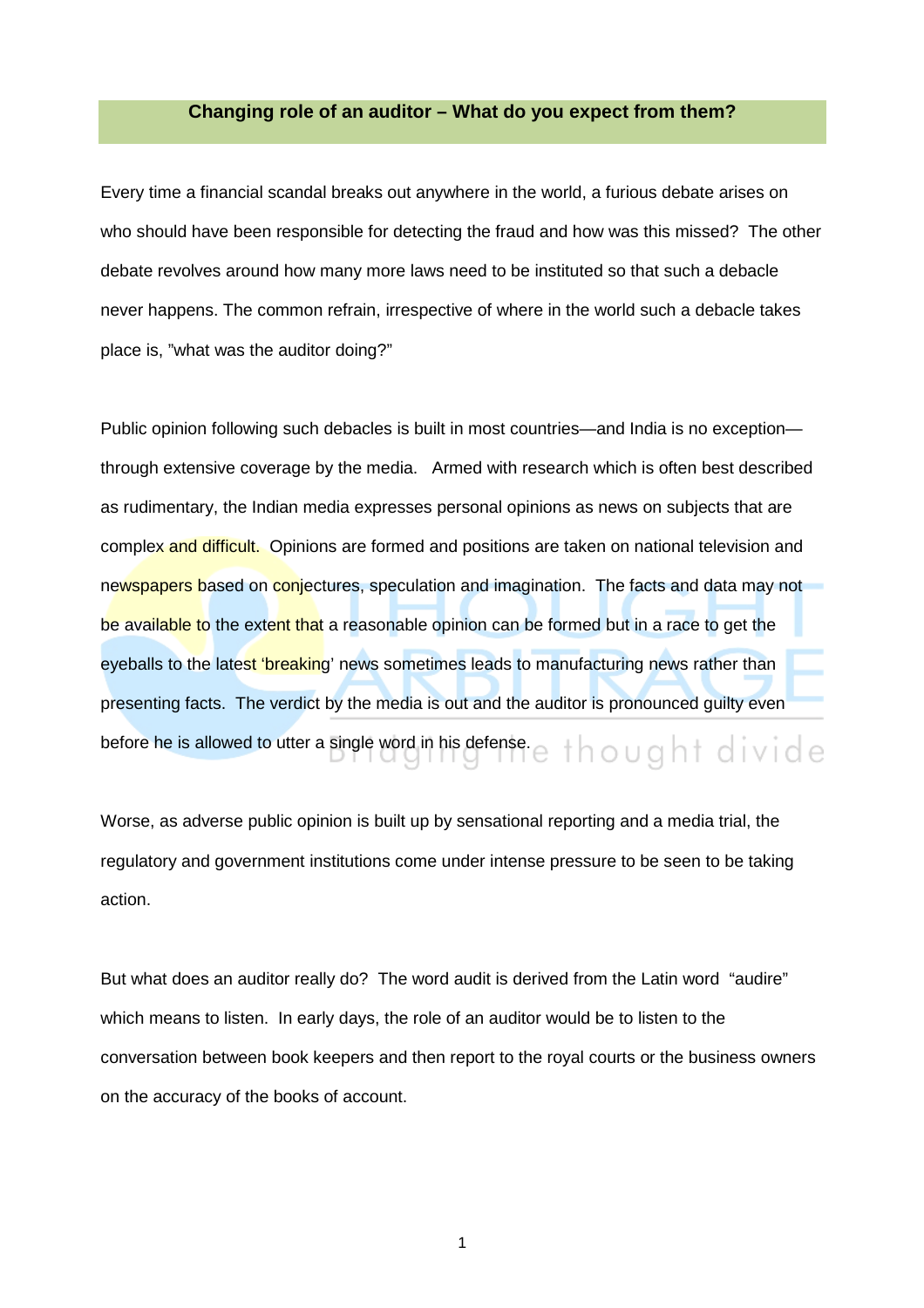Auditing is one of the oldest professions in the history of civilization. Archaeologists have found evidence in the form of ticks, circles etc., pointing out to the existence of auditing, even in the remnants of the records of trade and commerce during the Mesopotamian period of about 5000 BC. The Mauryan dynasty (about 350 BC) had a robust system of accounting and auditing emanating from the works of Kautilya in Arthashastra. India does have a rich history of auditing going back many centuries.

#### **Audit – A reasonable assurance engagement**

There is usually a gap in the understanding as to who actually prepares a set of financial statements and what does an auditor do in respect of these statements. The Institute of Chartered Accountants of India's (ICAI) Auditing and Assurance Standard (AAS) 28 defines that the responsibility of the financial statements is that of the management and goes on to state that "financial statements are the representations of management.

The preparation of such statements requires management to make significant accounting estimates and judgments, as well as to determine the appropriate accounting principles and methods used in preparation of the financial statements. In contrast, the auditor's responsibility is to audit these financial statements in order to express an opinion thereon".

ICAI also states that "an auditor cannot obtain absolute assurance that material misstatements in the financial statements will be detected. Owing to the inherent limitations of an audit, there is an unavoidable risk that some material misstatements of the financial statements will not be detected, even though the audit is properly planned and performed in accordance with the auditing standards generally accepted in India. An audit does not guarantee that all material misstatements will be detected because of such factors as the use of judgment, the use of testing, the inherent limitations of internal control and the fact that much of the evidence available to the auditor is persuasive rather than conclusive in nature. For these reasons, the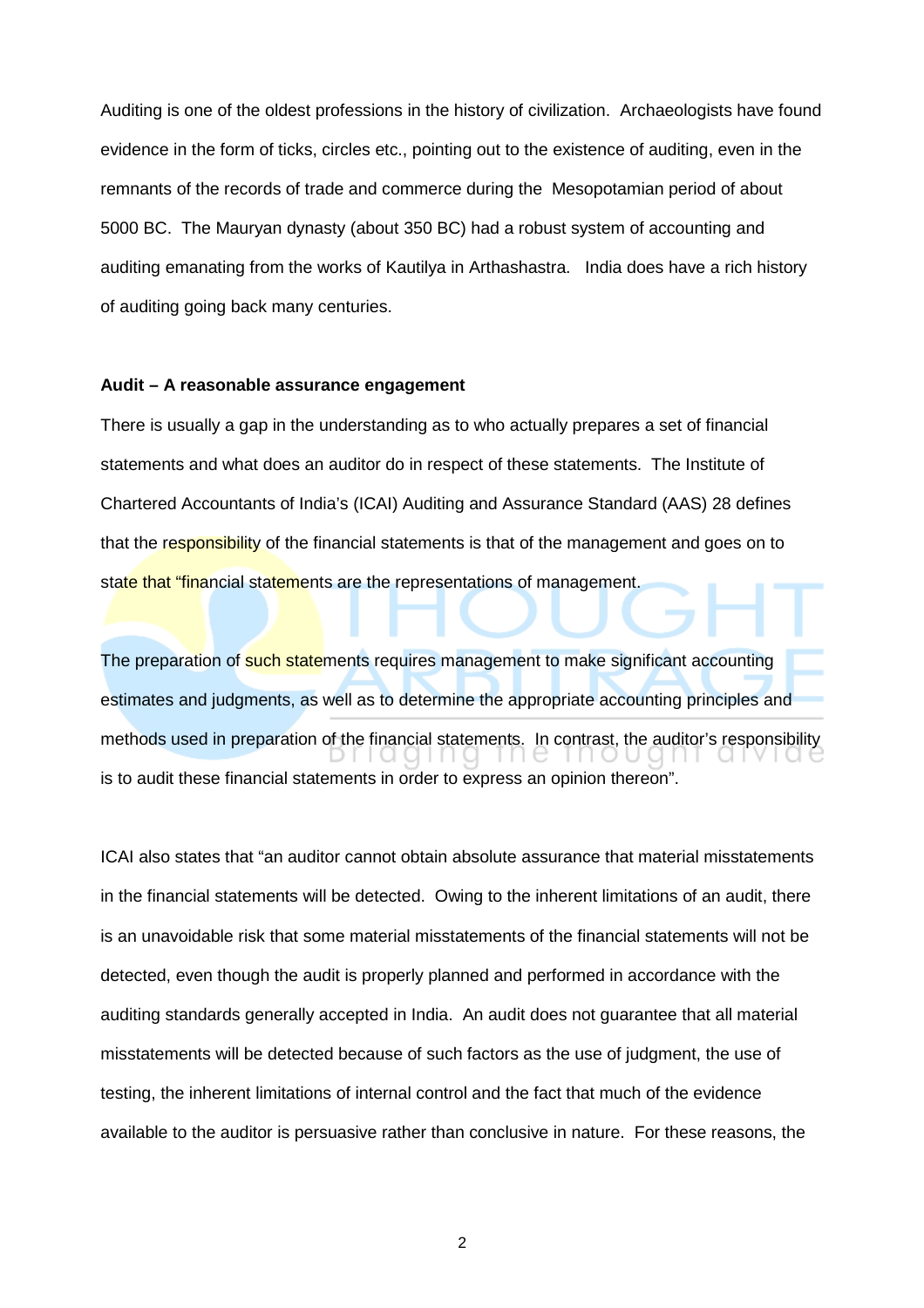auditor is able to obtain only a reasonable assurance that material misstatements in the financial statements will be detected".

The auditor's opinion on financial statements provides users with a high, **but not absolute**, level of assurance. Absolute assurance in auditing is not attainable because of such limiting factors as the prevalence of assessments, uncertainties and estimates which are integral to a financial statement. These are also subject to significant judgment exercised by the preparer and the auditor.

Financial statements also contain approximation, not merely exact amounts with respect to many items especially depreciation, provision for bad and doubtful assets, impairments, estimates, evaluation of uncertainties etc. This is a risk all users of financial statements carry with themselves. The concept of reasonable assurance, therefore, does not ensure or guarantee the complete accuracy of the financial statements.

If the expectation of the society is to obtain a certificate of accuracy from an auditor on the financial statements, then the rules of auditing need to be re-written and this will have a significant bearing on time required to prepare such accounts and costs relating to issue of financial statements.

## **Responsibility of those charged with governance and of management**

The primary responsibility for the prevention and detection of fraud and error rests with both those charged with the governance and the management of an entity. The respective responsibilities of those charged with governance and management may vary from entity to entity. Management, with the oversight of those charged with governance, needs to set the proper tone, create and maintain a culture of honesty and high ethics, and establish appropriate controls to prevent and detect fraud and error within the entity.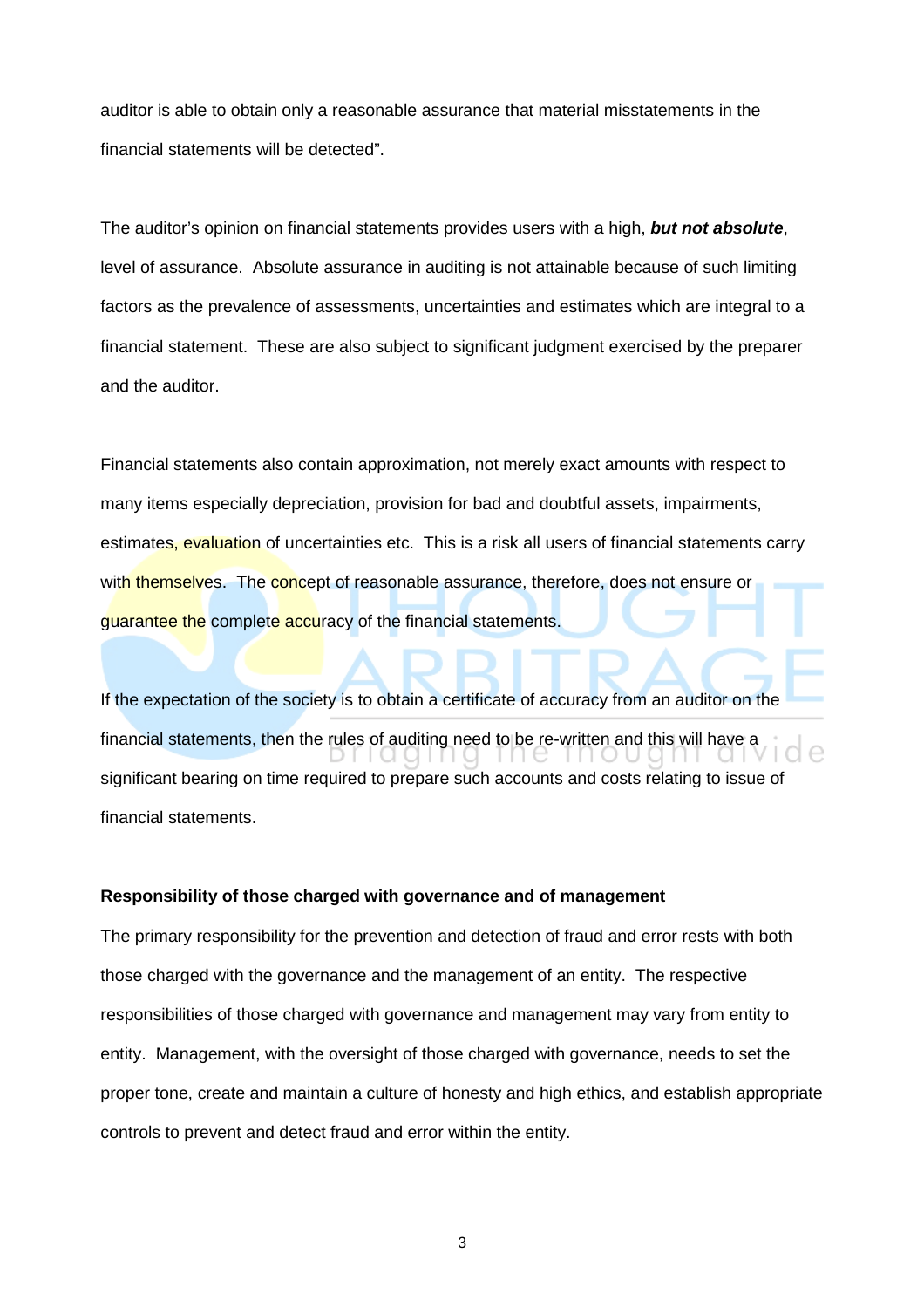It is the responsibility of those charged with governance of an entity to ensure, through oversight of management, the integrity of an entity's accounting and financial reporting systems and that appropriate controls are in place, including those for monitoring risk, financial control and compliance with the laws and regulations.

It is the responsibility of the management of an entity to establish a control environment and maintain policies and procedures to assist in achieving the objective of ensuring, as far as possible, the orderly and efficient conduct of the entity's business. This responsibility includes implementing and ensuring the continued operation of accounting and internal control systems, which are designed to prevent and detect fraud and error. Such systems reduce but do not eliminate the risk of misstatements, whether caused by fraud or error. Accordingly, management assumes responsibility for any remaining risk.

## **Inherent limitations of an audit**

An auditor cannot obtain absolute assurance that material misstatements in the financial statements will be detected. Owing to the inherent limitations of an audit, there is an unavoidable risk that some material misstatements of the financial statements will not be detected, even though the audit is properly planned and performed in accordance with the auditing standards generally accepted in India.

An audit does not guarantee that all material misstatements will be detected because of such factors as the use of judgment, the use of testing, the inherent limitations of internal control and the fact that much of the evidence available to the auditor is persuasive rather than conclusive in nature. For these reasons, the auditor is able to obtain only a reasonable assurance that material misstatements in the financial statements will be detected.

The risk of not detecting a material misstatement resulting from fraud is higher than the risk of not detecting a material misstatement resulting from error because fraud, generally involves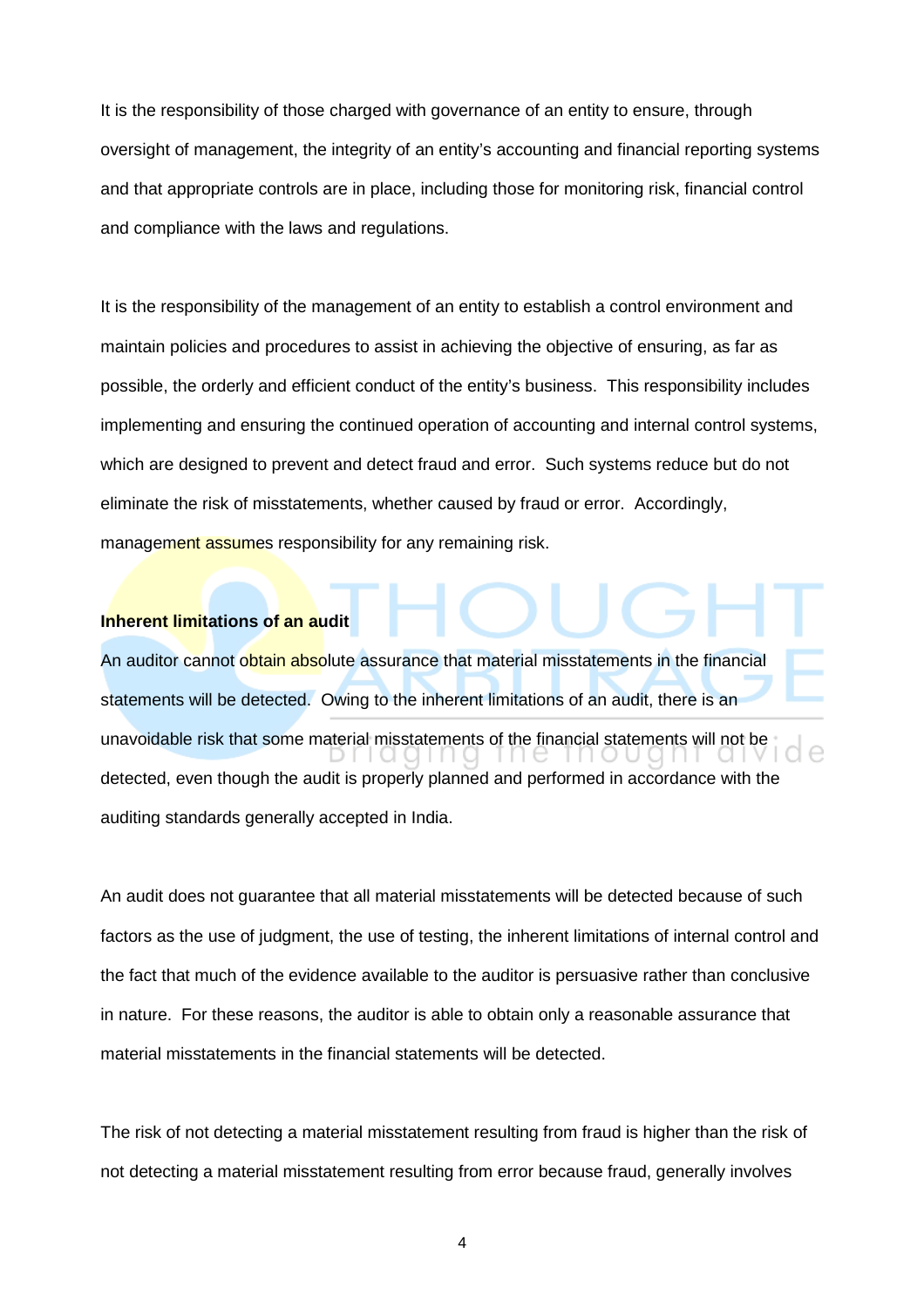sophisticated and carefully organised schemes designed to conceal it, such as forgery, deliberate failure to record transactions, or intentional misrepresentations being made to the auditor. Such attempts at concealment may be even more difficult to detect when accompanied by collusion. Collusion may cause the auditor to believe that evidence is persuasive when it is, in fact, false. The auditor's ability to detect a fraud depends on factors such as the skillfulness of the perpetrator, the frequency and extent of manipulation, the degree of collusion involved, the relative size of individual amounts manipulated, and the seniority of those involved. Audit procedures that are effective for detecting an error may be ineffective for detecting fraud.

#### **What do you expect from an auditor?**

Every time a large fraud is detected anywhere in the world, the role of the auditor comes under the scanner. Speculation becomes rife about the role of auditors, their competence or independence and other aspects of auditing, like the quality of evidence and extent of verification. Auditing in current times of information technology itself is a fairly complex process. The audit professionals and their governing bodies around the world would lead you to the audit reports and the standards and practices that an auditor follows, which explicitly state that auditor's tests are not designed to detect fraud in the normal course.

These are designed to give a reasonable reassurance on the financial statements as against a certificate of correctness. It is the management, under various laws including the Companies Act and Clause 49 of the Listing Agreement that is responsible for maintaining books of account that reflect the true state of affairs and the income of a company.

Auditors have this unique responsibility and consequent liability towards all stakeholders who may rely on an audit report. This includes shareholders, investors, creditors, government, employees, tax authorities, environmental groups and in cases like Satyam, to the society at large and it extends across geographies. There is no other professional discipline be it a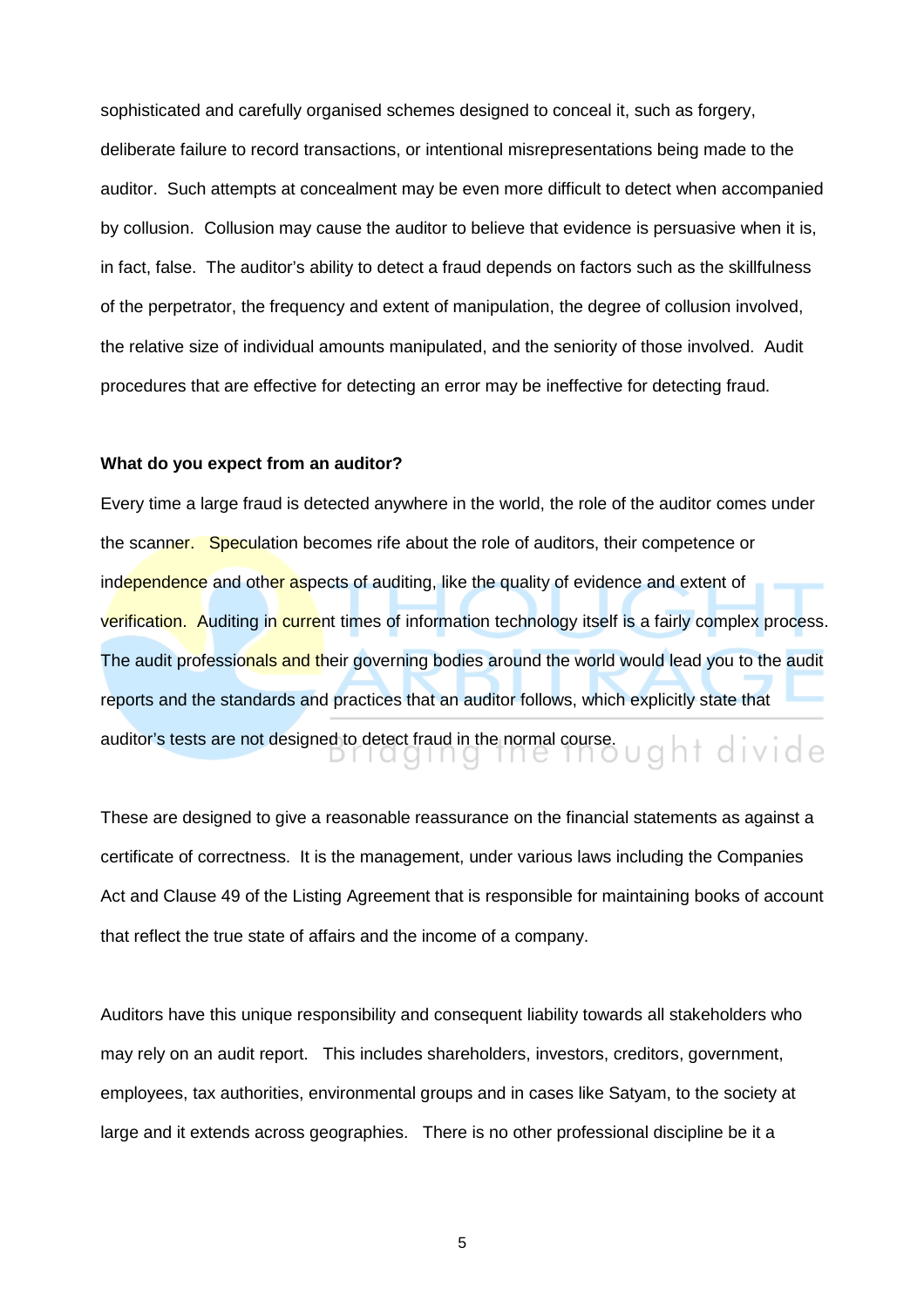doctor, lawyer, engineer etc., in which a practitioner normally accepts such liabilities or responsibilities to stakeholders beyond the client.

If the role and responsibility of the auditor is not defined and in some ways limited, it casts an unusually high expectation from the auditor to uncover all fraud and material mis-statements, which will be a forensic investigation rather than a statutory audit. This is counter-productive and would raise the cost of compliance and the time required to unusually high proportions.

The audit report signifies that the auditor has reached a conclusion to give the users a reasonable assurance on the income/loss or the state of affairs (balance sheet) of an entity. In doing so, he follows the standards prescribed by ICAI, which are the performance benchmarks of best practices to enable an auditor to discharge his duties. In carrying out his duties, he would be expected to follow the principles of 'due care', which is met by following those prescribed standards in an effective manner.

There are additional standards and guidance on the responsibilities of firm personnel regarding quality control procedures for specific types of engagements are set out in other pronouncements of the Auditing and Assurance Standards Board (AASB) issued under the authority of the Council. For example, Standard on Auditing (SA) 220, "Quality Control for Audit Work", establishes standards and provides guidance on quality control procedures for audits of historical financial information.

The firm should establish a system of quality control designed to provide it with reasonable assurance that the firm and its personnel comply with professional standards and regulatory and legal requirements, and that reports issued by the firm or engagement partner(s) are appropriate in the circumstances. This is an over arching requirement for all auditors to comply with.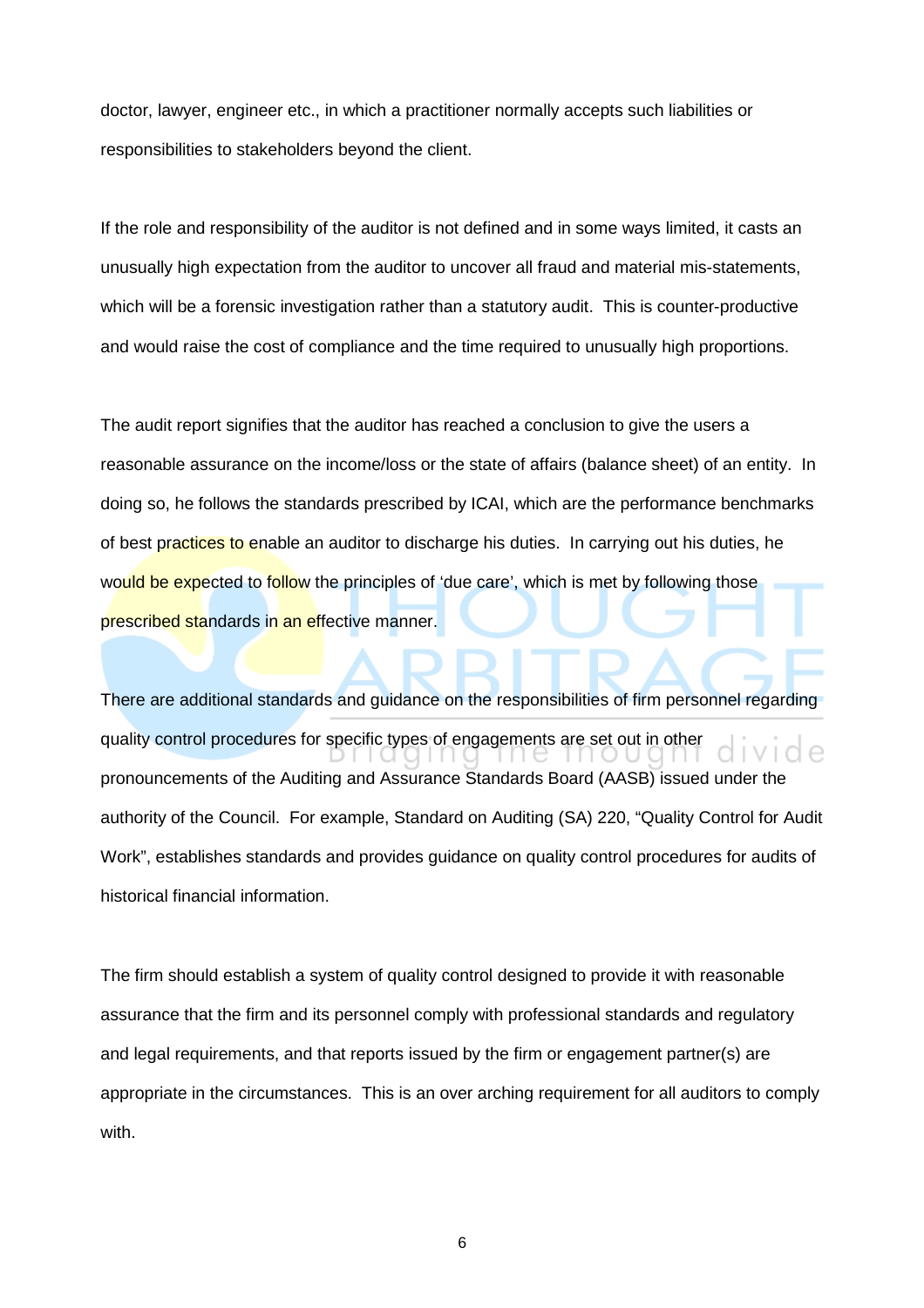A key element of an auditor's responsibility is to show professional skepticism in dealing with the appropriate evidence he tests to support his conclusions. The principles of professional skepticism can be best described as 'trust but verify'. There is a need to go beyond the obvious explanations that a reasonable person is expected to do in his line of duty.

However, an audit is not an investigation and the framework of audit is built on trust. If the need is to have a forensic audit embodied in a statutory audit that would double guess all management actions including controls with a view of uncovering a potential fraud, then the auditing rules need to be re-drawn. Today in India, as in the rest of the world, an audit opinion is built on the premise of reasonable assurance to the intended users.

#### **Auditor's responsibility in a case of management fraud**

The risks of fraud are inherent to any commercial enterprise and its financial results. KPMG, in their India Fraud Survey Report, 2008 state that only 4% of the frauds are detected by the statutory auditors while about 60% is detected by internal processes and audits and 36% is through accidents or tip offs. Bridging the thought divide

In the event of a management fraud of massive scale, it is quite common to jump to the conclusion of the auditor being conniving with the perpetrators or being grossly negligent. A well concealed management fraud carried out by persons whose reputation is seemingly beyond reproach is difficult to unearth. The company could also have independent directors who are luminaries in their respective fields and internal systems, controls and internal audit functions which have received awards from reputed international institutes. All these factors create an environment of good controls and it gets very difficult to detect fraud especially if the evidence is being fabricated and forged.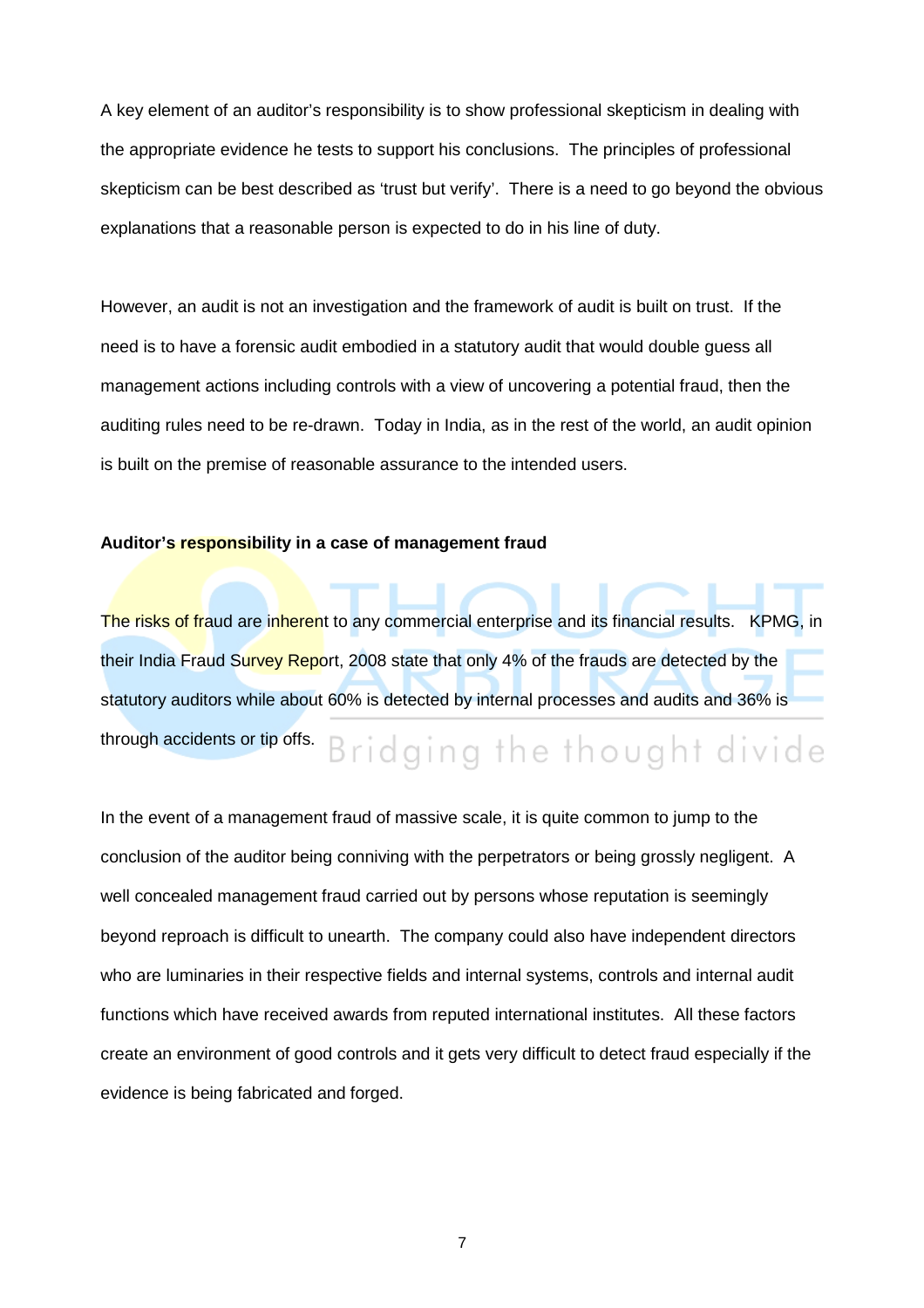ICAI, in AAS4 – Auditors' responsibility on error and fraud states that "fraud, generally, involves sophisticated and carefully organised schemes designed to conceal it, such as forgery, deliberate failure to record transactions, or intentional misrepresentations being made to the auditor. Such attempts at concealment may be even more difficult to detect when accompanied by collusion. Collusion may cause the auditor to believe that evidence is persuasive when it is, in fact, false. The auditor's ability to detect a fraud depends on factors such as the skillfulness of the perpetrator, the frequency and extent of manipulation, the degree of collusion involved, the relative size of individual amounts manipulated, and the seniority of those involved. Audit procedures that are effective for detecting an error may be ineffective for detecting fraud".

ICAI also states,"however, unless the audit reveals evidence to the contrary, the auditor is entitled to accept records and documents and genuine. Accordingly, an audit performed in accordance with auditing standards generally accepted in India rarely contemplate authentication of documentation, nor are auditors trained as, or expected to be, experts in such authentication".

the thought di

# **Do Audit Regulations Need Overhauling?**

Indian Auditing Standards are issued by the Institute of Chartered Accountants of India ('Institute or ICAI') and are drawn from the International Standards of Auditing, which are the global standards of auditing. There are further standards on quality controls and oversight. The oversight mechanism includes Peer Review of a firm by another firm of chartered accountants approved by the Institute and the Quality Review Board is entrusted to review quality of services provided by a CA including audit services. All members of ICAI, which includes auditors are subject to disciplinary jurisdiction of the Institute. The Financial Reporting Review Board of ICAI reviews a sample of financial reports for improvements.

Securities and Exchange Board of India (SEBI), Ministry of Company Affairs (MCA), Reserve Bank of India (RBI), Comptroller & Auditor General of India (CAG), Income Tax authorities etc.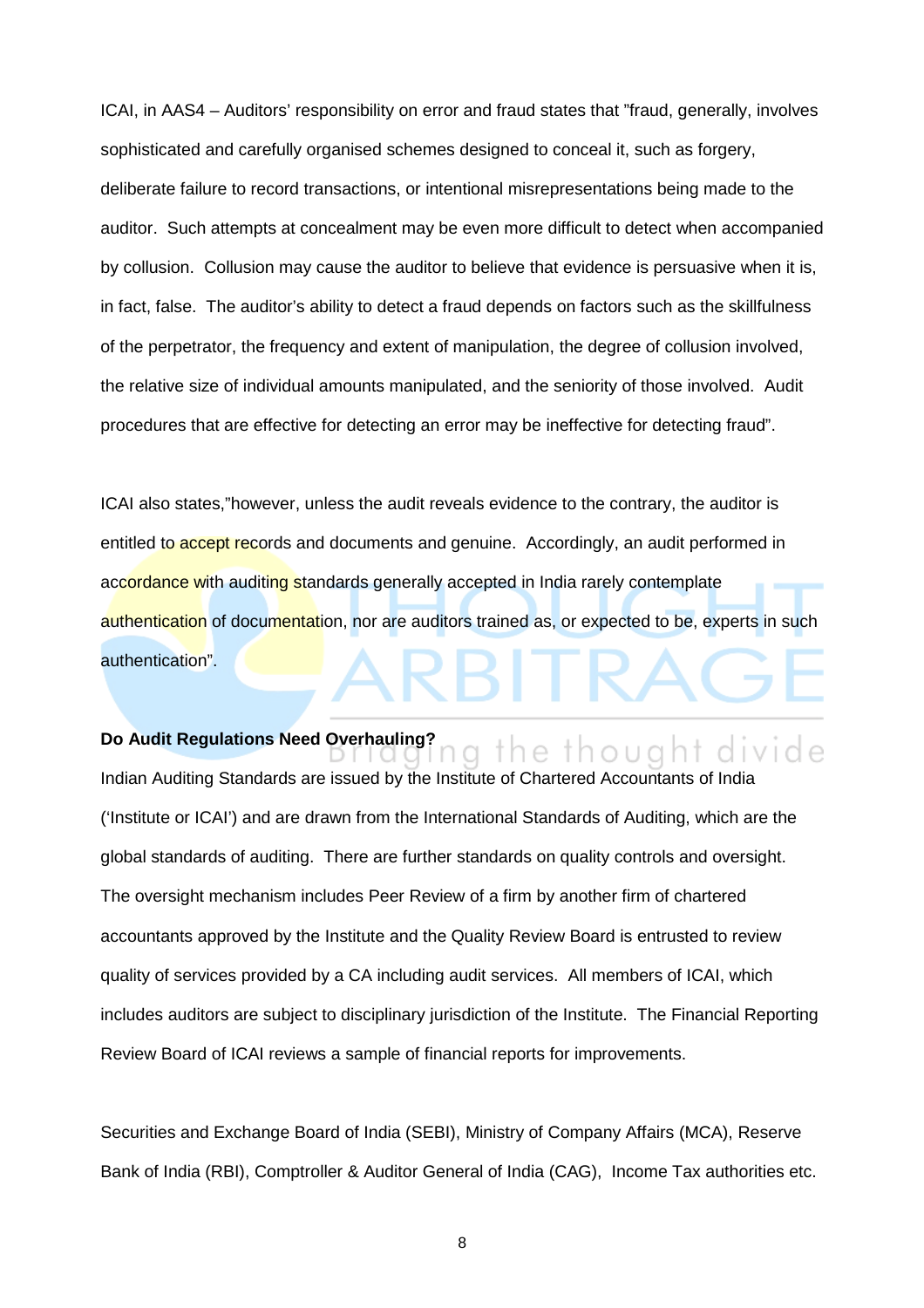do have an influence on the overall audit process conducted by an auditor. Some of these bodies also monitor progress and take action against chartered accountants found deficient in their duties. The board and the independent directors under Clause 49 have a responsibility to review and question the auditors and the audit committee, having independent directors review the quality of auditors' work every year before they are put up for re-appointment. These gatekeepers do make the process fairly robust as envisaged but it is in the details where the cracks appear

There are enough regulations to oversee commercial and corporate activities in the country but if these do not seem to prevent economic crises maybe we need to look at improving the enforcement of laws. Clamor for more regulation is akin to reacting to financial debacles through knee jerk reactions. Such reactions put in place new regulations in a hurried manner like SoX till the next debacle happens. Tighter regulations do not prevent intentional misstatements or newer frauds from being committed - Madoff, Refco, Fannie Mae, Shell, Satyam happened after SoX and Clause 49 were in force. The best of laws will not help if these are not practiced on the ground level by businesses and if infarctions are not dealt with swiftly and transparently. In fact, what we need is a more streamlined and efficient system of regulatory e and supervisory mechanism that performs effective oversight, not more regulations.

## **In conclusion**

There is an irrational expectation from all stakeholders – the investors, lenders, employees, society, regulators and even the company's management and its directors that a set of audited accounts is a certificate of correctness of all information that is reflected therein. Audit is a complex process by which an auditor determines the risks associated with each account balance or the inherent controls built to mitigate the risks and the risks of failing to detect any material misstatement. He then plans a strategy to give himself a reasonable comfort on the